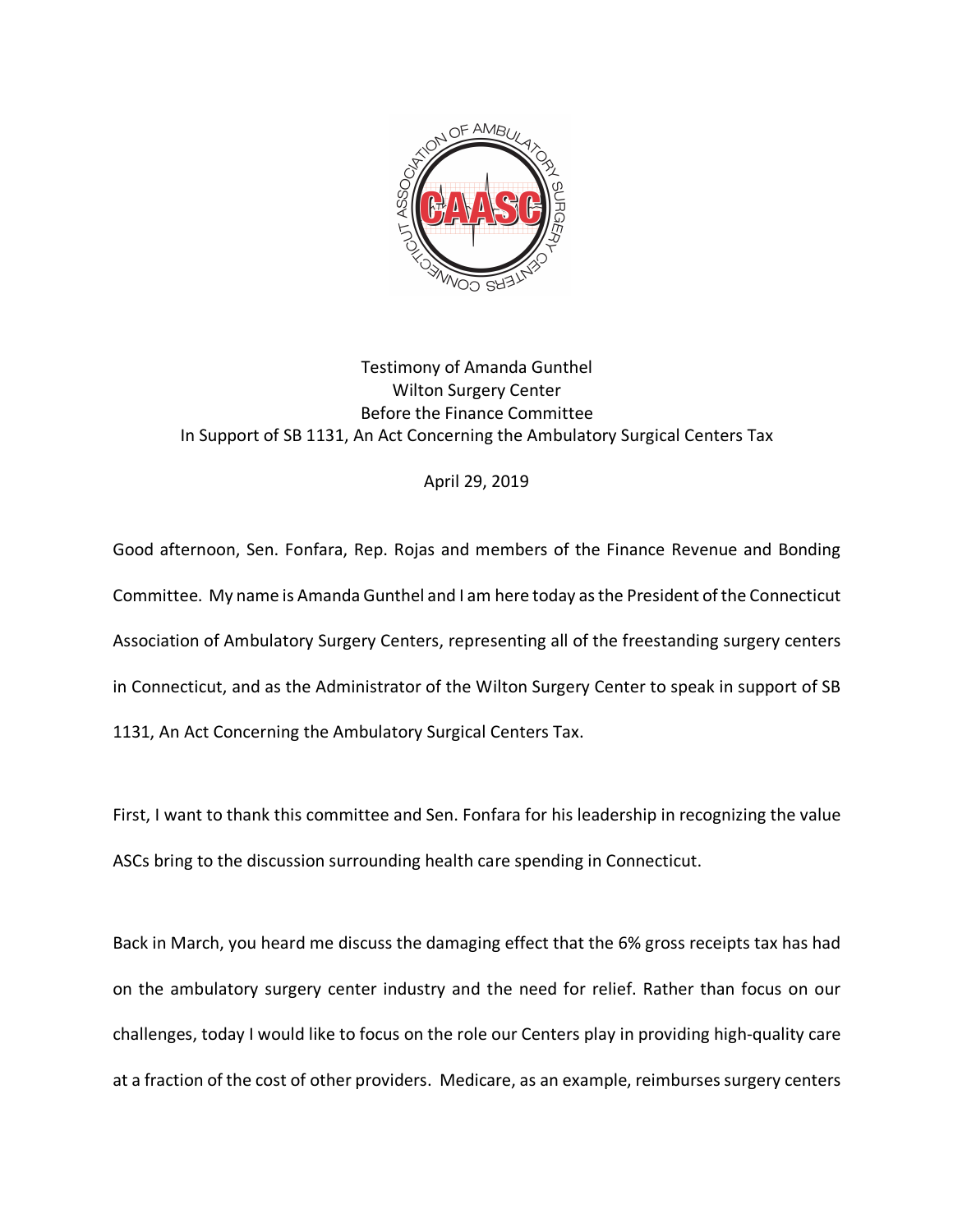50% less than what they pay hospitals for the exact same procedure, under the same regulatory requirements. ASCs are Connecticut's lower-cost, high-quality outpatient surgical provider. Our Centers are an integral part of the healthcare delivery system and can represent significant savings for patients, employers and the state of Connecticut.

The bill before you today maintains the current \$1m exemption by creating a waiver process and working with CMS to address concerns with the current tax structure. At the same time, the bill creates a new deduction from the tax for Medicaid revenue as an added incentive.

This deduction is critical as we continue to treat Medicaid patients under the increased burden of the ASC tax. To help illustrate the current situation, I'm going to use a rotator cuff repair surgery; a very common outpatient orthopedic procedure. For a Connecticut Medicaid patient, an ASC would be reimbursed \$717, while a hospital would be paid \$5606.42. This rate disparity emphasizes the need to reduce the tax burden on ASCs, but more importantly, clearly shows the significant savings potential ASCs represent for the state.

As an added benefit, we estimate that additional savings of almost \$1.5 million dollars are possible within the state employee population by shifting a significant percentage of colonoscopy care to ASCs. The Ambulatory Surgery Center Association (ASCA) reports that in one year, Connecticut patients saved \$6.4 million dollars through lower co-payments and deductibles by having their colonoscopies performed in ASCs. The ever-increasing prevalence of high-deductible health plans only magnifies the importance of these savings for Connecticut patients.